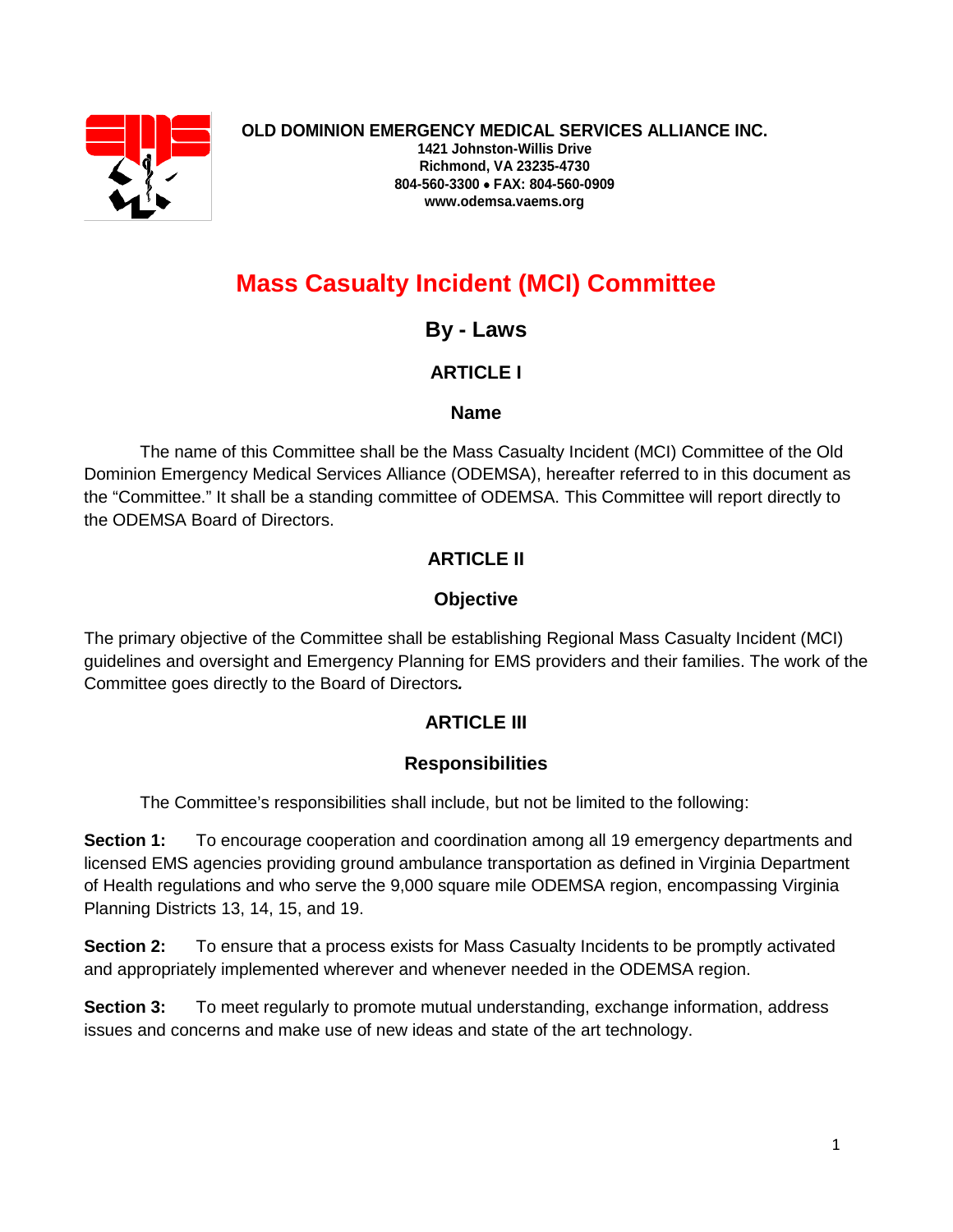**Section 4:** To work cooperatively to educate all emergency departments and licensed EMS agencies so they can promptly acquire and utilize appropriate emergency patient care when those resources are needed.

## **ARTICLE IV**

#### **Members**

**Section 1:** Membership on the Committee shall be open to representatives of those agencies/organizations in the ODEMSA region that provide emergency medical emergency care, of those EMS agencies/organizations (hospital and out of hospital) that receive those services, and those agencies/organizations that assist in any way in the delivery of that care.

**Section 2:** Committee meetings are open and attendance by emergency medical service participants is encouraged. However, while the committee will reflect the broad base of hospital and out-of-hospital users in the ODEMSA region, it shall have voting and non-voting members. The voting members shall consist of one person selected by the agency, who will represent the interests of each of the following agencies/organizations:

- $\triangleright$  One representative from the following facilities
	- o Bon Secours
	- o Centra
	- o CHS
	- o HCA
	- o McGuire VA
	- o Sentara
	- o VCU
- Two EMS representatives from each EMS Sub-Council (4)
- $\triangleright$  RHCC
- $\triangleright$  CRHC
- $\triangleright$  Virginia Department of Health
- $\triangleright$  Appropriate disaster planning representatives

Each organization shall submit two names, one primary and one alternate to the committee as their official representatives. Each organization shall have one, and only one, vote regardless of size of the organization or numbers of individual bases. A vote may be cast in person by either the primary or alternate committee member. A vote may also be cast by written or reproducible electronic written media; however, proxy voting shall not be authorized.

**Section 3:** The voting membership list may be amended by written request submitted at a Committee meeting. Such request will be approved by the Program Coordinator and take effect the following quarterly meeting.

**Section 4:** It shall be the responsibility of the agencies/organizations each year to confer and to select a primary and alternate representative for the upcoming year. Either person may cast the vote for their agency/organization, but only one vote per agency/organization will count. Those person's names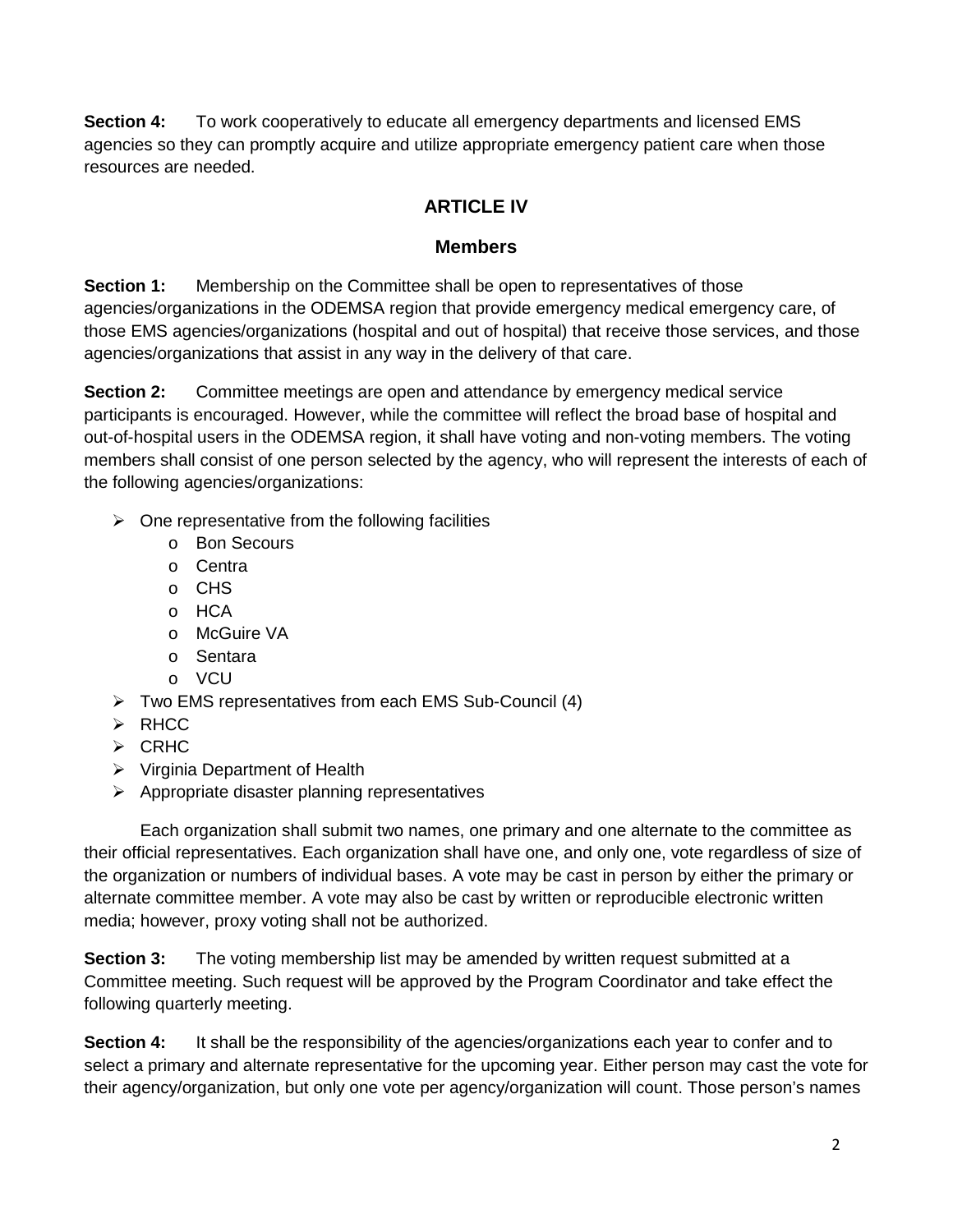will be submitted to the ODEMSA Executive Director immediately following the last scheduled yearly meeting. The voting member will begin his/her term at the Committee's first quarterly meeting of the fiscal year.

**Section 5:** It shall be the responsibility of each of the voting members to confer regularly with their constituents. Thereafter, the voting members will represent the best interests of the groups on whose behalf they serve, while always acting in the best interest of patient care.

**Section 6:** It shall be the responsibility of non-voting members to bring before the full Committee those issues of concern and/or interest that might affect the delivery of patient care in the region. It shall be their further responsibility to offer their best advice to the voting members with the goal of meeting the Committee's objectives and fulfilling its mission.

**Section 7:** It shall be the responsibility of ODEMSA staff to remain a neutral entity, and to assist the Committee in achieving its goals.

#### **ARTICLE V**

#### **Officers**

**Section 1:** Officers of the Committee shall include the Chair(s) and Vice Chair, who shall be responsible for the gathering of information for minutes, the construction, and the distribution of those minutes through the ODEMSA office.

**Section 2:** Voting members shall select the Committee Officers who shall be confirmed by the ODEMSA Board of Directors.

**Section 3:** An Officer shall serve a term of one year, with a maximum of two years, or until a successor is selected.

**Section 4:** In the event that the Chair cannot complete the term of office, the Vice Chair shall serve the remainder of that term.

**Section 5:** In the event that the Vice Chair cannot complete the respective term in office, the Chair shall appoint the successor or successors, with confirmation by a majority vote of all of the Committee's voting members. That person or persons shall serve the remainder of that term or until a successor is selected.

## **ARTICLE VI**

#### **Meetings**

**Section 1:** The Committee will meet quarterly at a time and place to be announced at least 30 days in advance of each meeting. Insofar as it is possible, the ODEMSA Office will provide during the month of December a schedule of all Committee meetings for the next calendar year to each Committee member, and shall distribute the meeting schedule to all hospitals and EMS agencies in the ODEMSA region at that time.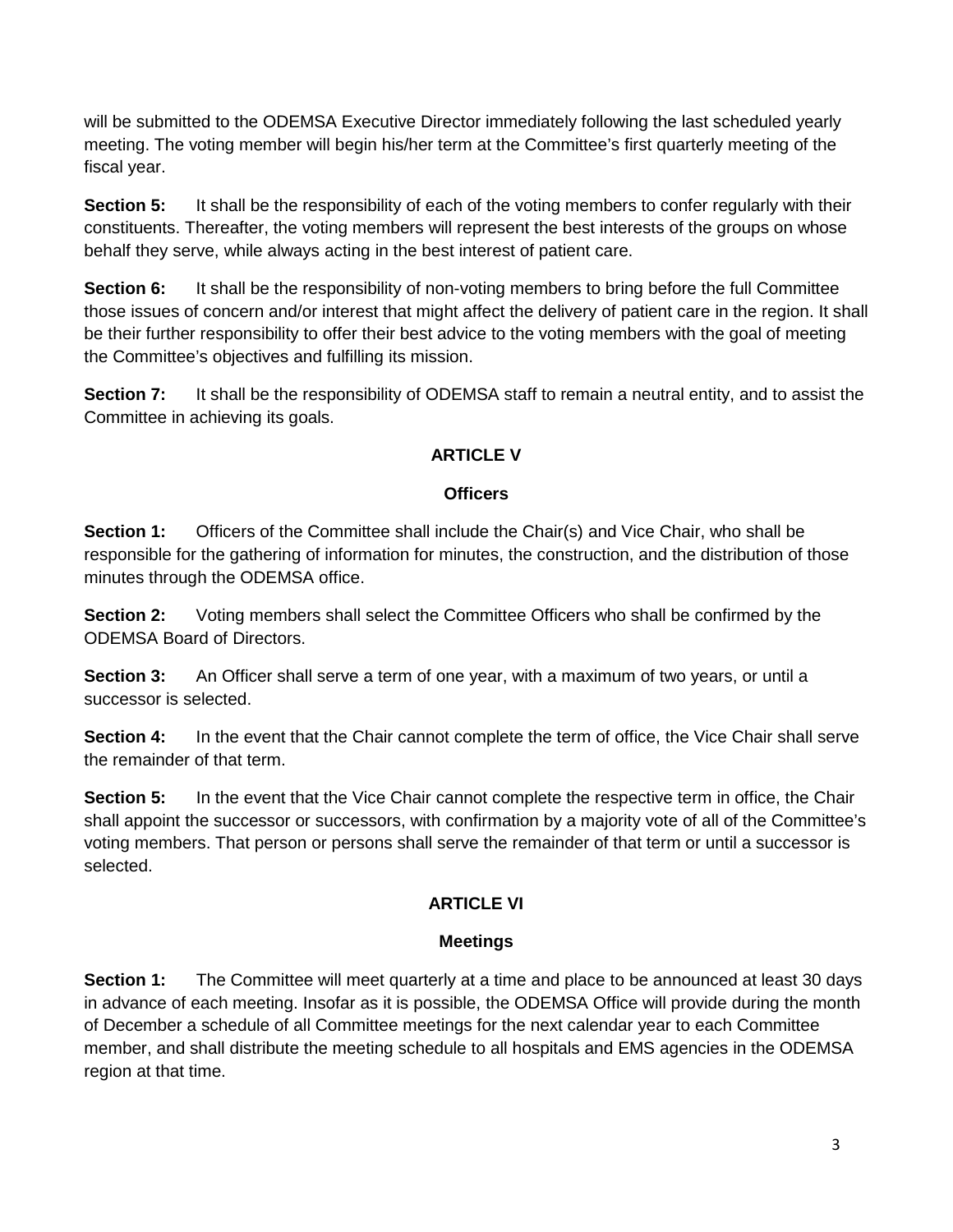**Section 2:** The Committee meeting held in the fourth quarter of each fiscal year shall be designated the Annual Meeting. At that meeting, officers will be elected for the upcoming year and the Chair will receive any annual reports or recommendations from subcommittees or task forces.

**Section 3:** A quorum of the Committee shall consist of seven (7) voting members including one officer.

**Section 4:** A motion will be considered to have been passed by a simple majority vote of all present voting members or, in the case of an email vote, by a majority of all voting members of the Committee.

**Section 5:** Votes shall be conducted during the meeting by a show of hands or by voice ("aye" or "nay"). Should the Chair or Chairs deem it necessary, a vote may be conducted by ballot. When possible, these ballots will be prepared ahead of the meeting; however, if a ballot vote is deemed necessary during the meeting without appropriate preparatory time, blank slips of paper with explicit directions on the voting choices will be appropriate. Names of voting members or the agencies/organizations they represent will not be included on the ballots. These ballots will be collected by tellers (ODEMSA staff). Voting members that are joining the meeting by teleconference may call in to ODEMSA's main office number (804-560-3300) and an ODEMSA staff member will record the vote.

**Section 6:** Should a meeting not have a quorum, or additional business needs to be conducted outside of a regularly scheduled or special call meeting, voting by email shall be allowed. These electronic votes will be coordinated by ODEMSA staff. Directions concerning voting choices, response deadline, and to whom within the ODEMSA office the response must be sent will be included. For the email vote to count, enough responses must have been collected to constitute a quorum.

**Section 7:** In extreme circumstances where an immediate decision on a matter concerning the region is necessary, a consensus between the ODEMSA Executive Director, the ODEMSA Regional Medical Director, the ODEMSA Board President, and the chair(s) of the Committee may be reached as a temporary, stabilizing measure until the Committee is able to convene at a special call meeting or the next regularly scheduled meeting.

**Section 8:** The Chair will have the responsibility to cancel or postpone a regular quarterly meeting of the Committee, but only if voting and non-voting members are notified of such cancellation by e-mail or U.S. Mail not later than 10 days prior to the meeting date. There will occasionally be unpredictable times of poor weather or a catastrophic event that utilizes regional EMS and hospital resources, resulting in the need of an emergency meeting cancellation, relocation, or re-scheduling. A teleconference meeting in such cases is also acceptable, when possible. A reasonable effort will be made to give as much notice as possible to committee members about the change in meeting time, location, or structure. The notification shall include the reason for the cancellation or postponement and the date of the re-scheduled meeting.

**Section 9:** Special meetings of the Committee may be called by the Chair or upon request of any three (3) voting members of the Committee made through the ODEMSA Office. Business transacted at all special meetings shall be confined to all objects stated in the request and matters germane thereto. Special meetings shall be scheduled not less than five (5) days prior to the meeting. Notices of special